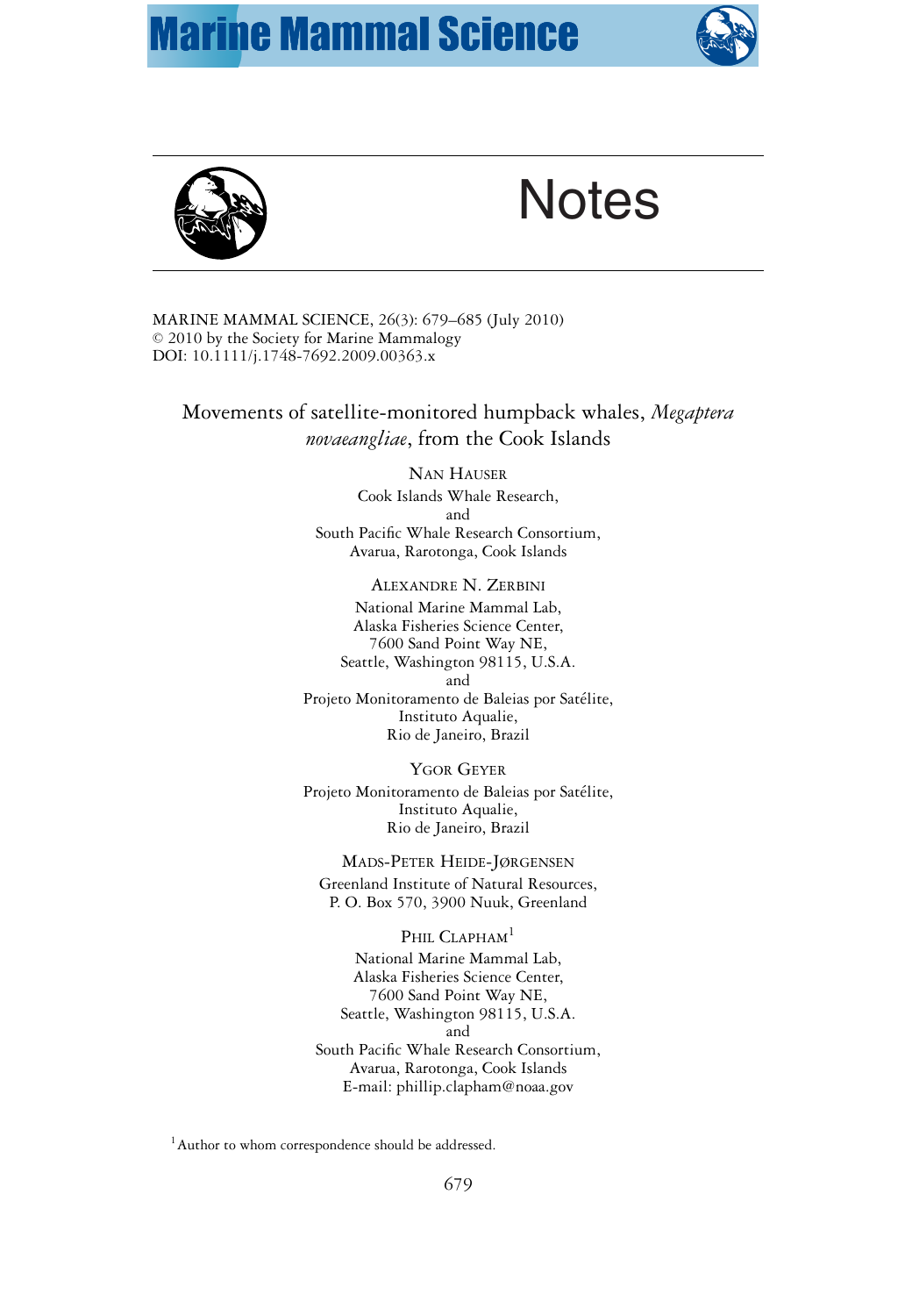Humpback whales (*Megaptera novaeangliae*) undertake extensive seasonal migrations from summer feeding areas in high latitudes to winter mating and calving grounds in tropical waters (Clapham and Mead 1999). In the Southern Hemisphere, seven populations are recognized by the International Whaling Commission (IWC). These breeding stocks are designated by the letters A to G, and they have migratory connections to feeding grounds in the Antarctic (IWC 1998); the latter areas were previously used by the IWC as management units, and were labeled Areas I to VI (Donovan 1991). The relationship between these feeding and breeding areas is known with varying degrees of certainty. For example, there is a clear migratory connection between eastern Australia (breeding stock E) and Area V to the south; similarly, there is good evidence from Discovery marks linking western Australia (breeding stock D) with Area IV (Chittleborough 1965).

Feeding ground connections with breeding areas in Oceania are among the poorest known, as is the degree of movement between different areas in the southwestern South Pacific. Photo-identification studies have shown limited exchange among major island groups including New Caledonia, Tonga, Vanuatu, the Cook Islands, and French Polynesia (Garrigue *et al*. 2002, in press).

Whales found around the Cook Islands are currently considered by the IWC to be part of Breeding Stock F (IWC 2006); however, very little is known about the winter movements of these animals, and there is no information regarding where they feed in the Antarctic. Hauser *et al*. (2000) presented limited information on population characteristics of Cook Island humpbacks, derived from a preliminary photo-identification study off Rarotonga and two other islands in the southern Cooks. Although there is no current abundance estimate, the Cook Islands aggregation appears to be small and transient, and recent photo-identification matches have shown connections with other areas (principally Tonga, Garrigue *et al*. 2002).

In this study, we report the movements of seven whales satellite-tagged in the Cook Islands, including the first documented migration to an antarctic feeding ground. In September 2006 and 2007 we attached Argos satellite-monitored tags to eight humpback whales of various sex and behavioral classes (Table 1). All whales were tagged in the nearshore waters of Rarotonga (the largest island in the Cooks group).

| PTT ID<br>number | Deployment<br>date | Tag<br>longevity<br>(d) | Locations<br>received | $%$ of<br>classes 1,<br>$2, 3$ quality | Sex/behavior<br>class   |
|------------------|--------------------|-------------------------|-----------------------|----------------------------------------|-------------------------|
| 22854            | 10 September 2006  | 135                     | 32                    |                                        | F with calf             |
| 27262            | 19 September 2007  | 10                      | 35                    | 37                                     | M escort to mother/calf |
| 37232            | 18 September 2007  | 9                       | 28                    | 57                                     | F with calf and escort  |
| 37233            | 19 September 2007  | 11                      | 38                    | 63                                     | F with calf and escort  |
| 37234            | 20 September 2007  | 10                      | 38                    | 39                                     | M in competitive group  |
| 37236            | 20 September 2007  | 15                      | 27                    | 19                                     | F with calf             |
| 37277            | 21 September 2007  | 4                       | 11                    | 64                                     | Unknown                 |
| 37282            | 25 September 2007  | 25                      | 63                    | 43                                     | F with calf and escort  |

*Table 1.* Satellite transmitters deployed on humpback whales in the Cook Islands in 2006 and 2007.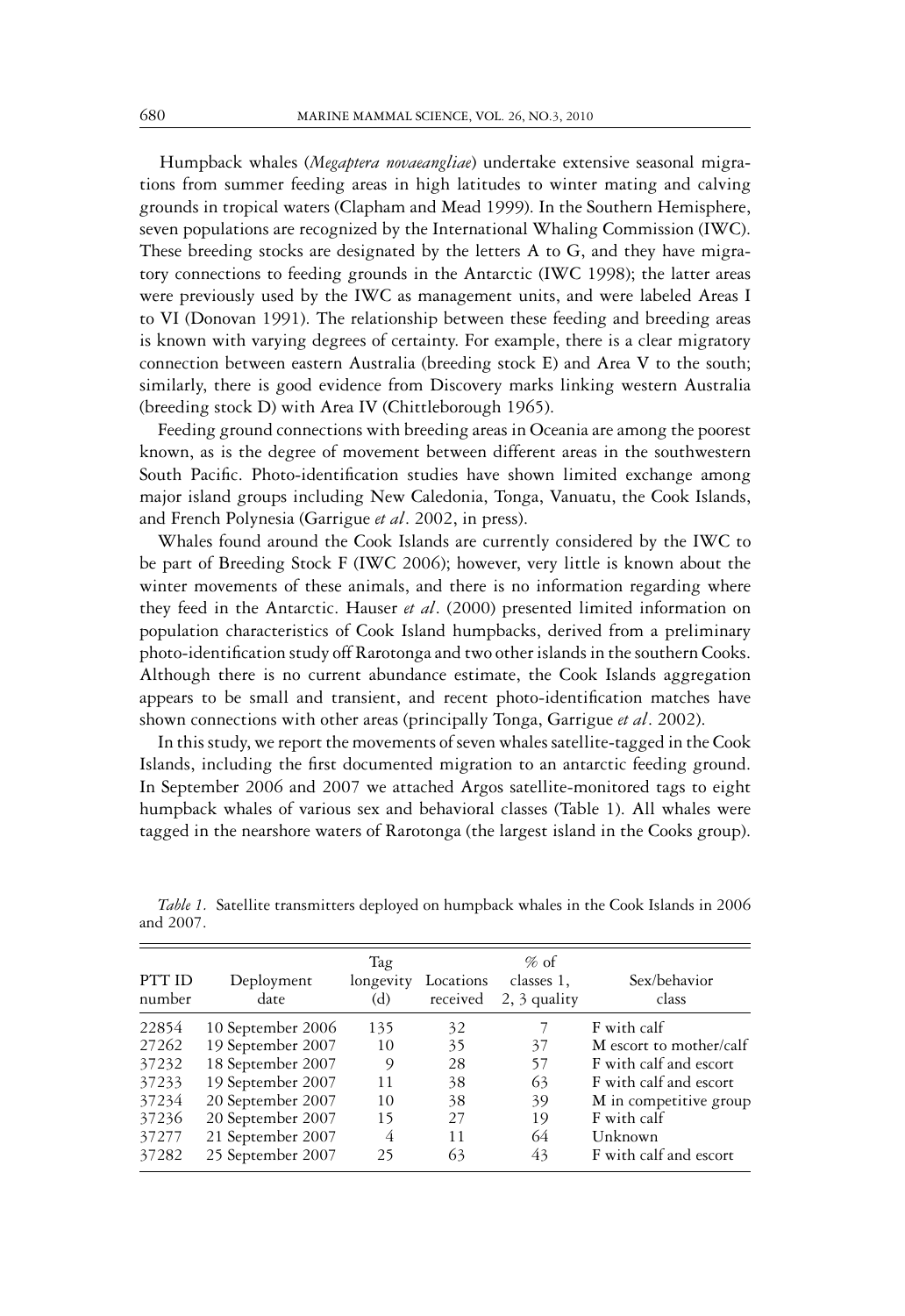

*Figure 1.* Satellite transmitter (Wildlife Computers implantable SPOT3/4) deployed in humpback whales in the Cook Island.

The tags consisted of the implantable model (Mold 177) of the SPOT3 (2006) and SPOT5 (2007) transmitters manufactured by Wildlife Computers (Redmond, WA). Transmitters were attached to a stainless steel anchoring system equipped with foldable barbs and a triangular sharp tip (Fig. 1). They were duty cycled to transmit every third day in 2006 and, in 2007, every day during September–October, and every other day from November on. The transmitters were implanted into the left or right flank of the whales from about 1–2 m ahead to the same level of the dorsal fin and usually within 2 m from the midline of the whale's body. Maximum penetration depth of the transmitters was approximately 17 cm. Tag deployment was accomplished with an 8-m pole deployed from a small motor boat, using the technique described in Heide-Jorgensen *et al*. (2003) and Zerbini *et al*. (2006). No noticeable immediate posttagging reaction was observed for four individuals, an increase in swimming speed was recorded for three, and a slight tail slap was seen for another whale.

In plotting the subsequent track of the tagged whales, we used all Argos locations of qualities 3, 2, 1, 0, A, and B, in order of accuracy (Argos 1990) when looking at fine-scale movements in the wintering grounds. Argos locations were filtered using the R-function Trip (Sumner 2006) in order to remove locations that implied unrealistic movements. Removal occurred if travel speed between two consecutive locations exceeded 12 km/h. This value was selected based on maximum speeds reported for humpback whales (*e.g.*, Tyack 1983, Mate *et al*. 1998). When looking at movements in the migratory routes and putative feeding destinations, average daily positions were computed from all location qualities (*e.g.*, Zerbini *et al*. 2006). There were instances where only a single poor-quality location per day was available for two consecutive days; in such cases, the locations were averaged.

Data on deployments of the seven tags are summarized in Table 1. The single 2006 tag (ID number 22854), deployed on a female with calf on 10 September, initially transmitted for 9 d, during which the whale remained in the vicinity of Rarotonga, circling the island several times at distances of up to 20 km from shore. On 25 September, the tag fell silent for 3 mo, but resumed transmissions on 24 December, at which point the whale was approximately 3,000 km south of French Polynesia and heading towards Antarctica (Fig. 2). The tag continued to transmit for another 31 d, during which the whale migrated steadily south or southeast, covering an average of 80.7 km/d. The last position was recorded on 23 January 2007 at 65°06′S, 126◦57.1 W, approximately 900 km north of West Antarctica and the Amundsen Sea. This location is still within the IWC management region known as Area VI, but is only 315 km west of the boundary with Area I. The total point-to-point distance between the whale's original position at tagging off Rarotonga to its last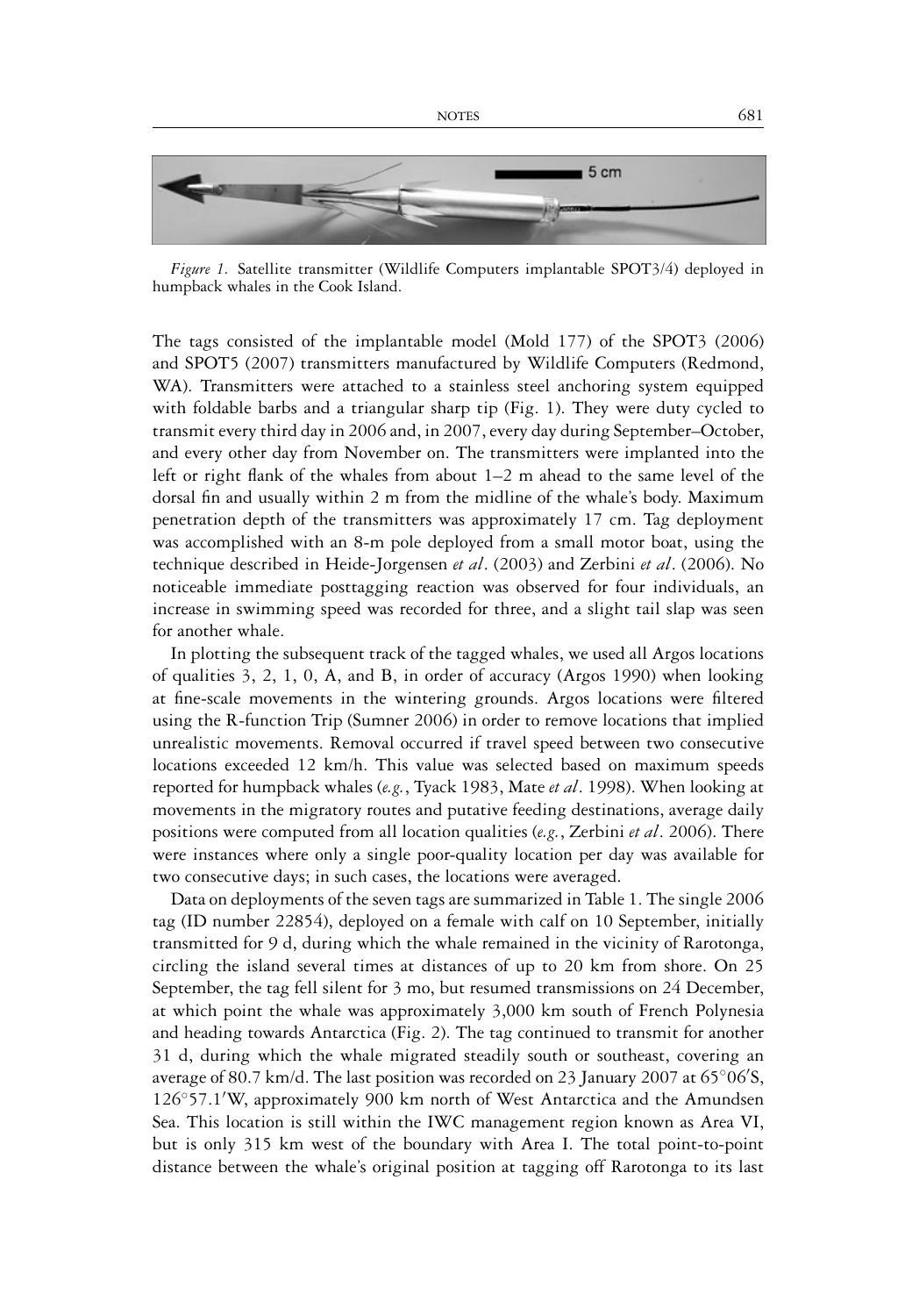

*Figure 2.* Satellite-monitored track of humpback whale 22854 tagged off Rarotonga in 2006 and traveling from the Cook Islands to the Antarctic in 2006/2007. The dotted white line represents the inferred track between 19 September and 24 December 2006 and the solid line the track during the period of transmissions. The sea ice edge corresponds to January 2007 (Fetterer *et al*. 2002, updated 2009), the Antarctic Polar Front representation is equivalent to Moore *et al*. (1999) and the IWC Management Areas are illustrated as in Donovan (1991).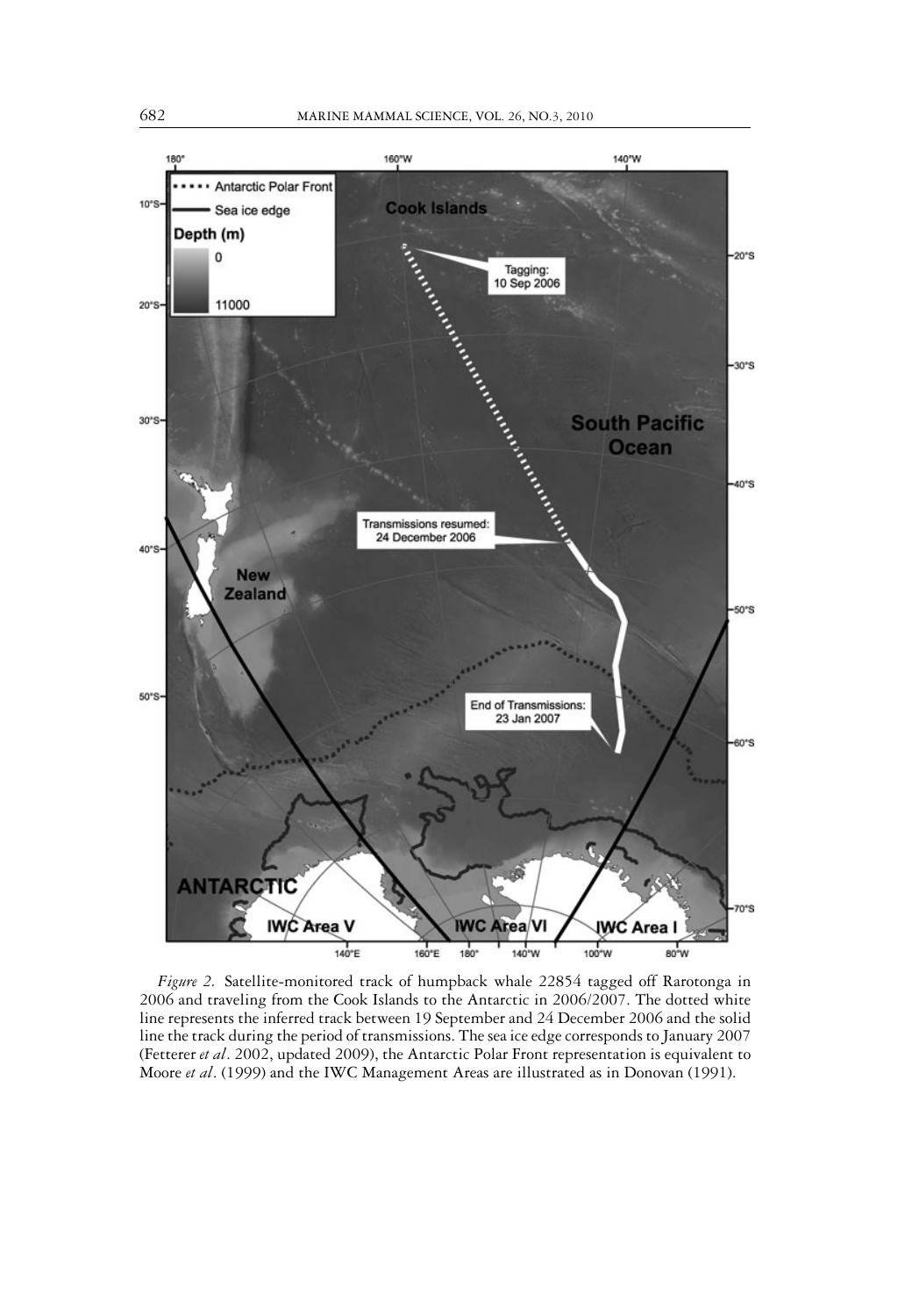

*Figure 3.* Satellite-monitored tracks of humpback whales tagged off Rarotonga, 2007.

transmission location was approximately 5,400 km. Unlike humpback whales in the South Atlantic, which show a reduction in speed and begin moving in a more erratic fashion once they cross the Antarctic Polar Front (presumably because they start feeding; Zerbini *et al*. 2006), whale 22854 continued to move steadily south towards the ice-edge (Fig. 2).

The seven 2007 tags transmitted for periods ranging from 4 to 25 d, giving a total of 240 locations; the whales' tracks are shown in Figure 3. All of the whales traveled away from Rarotonga on a relatively narrow range of headings from west to northwest. Average travel rate of these individuals was 130 km/d (range 104– 157 km/d). These travel rates are comparable to migrating humpback whales in other oceans (Mate *et al*. 1998, Zerbini *et al*. 2006, Lagerquist *et al*. 2008). Two whales reached and crossed the Tonga Trench, and one of these spent 5 d in the coastal waters of American Samoa and then Samoa before continuing west.

The 5,400 km track of the 2006 whale represents the first confirmation of the migratory destination of a whale from the Cook Islands, and implies that at least some humpbacks wintering in this region (IWC Breeding Stock F) feed in the waters of IWC Area VI. However, given that the whale's last recorded location was only about 315 km from the Area VI/Area I boundary, some interchange between these two management areas appears likely. The whale appeared to still be migrating at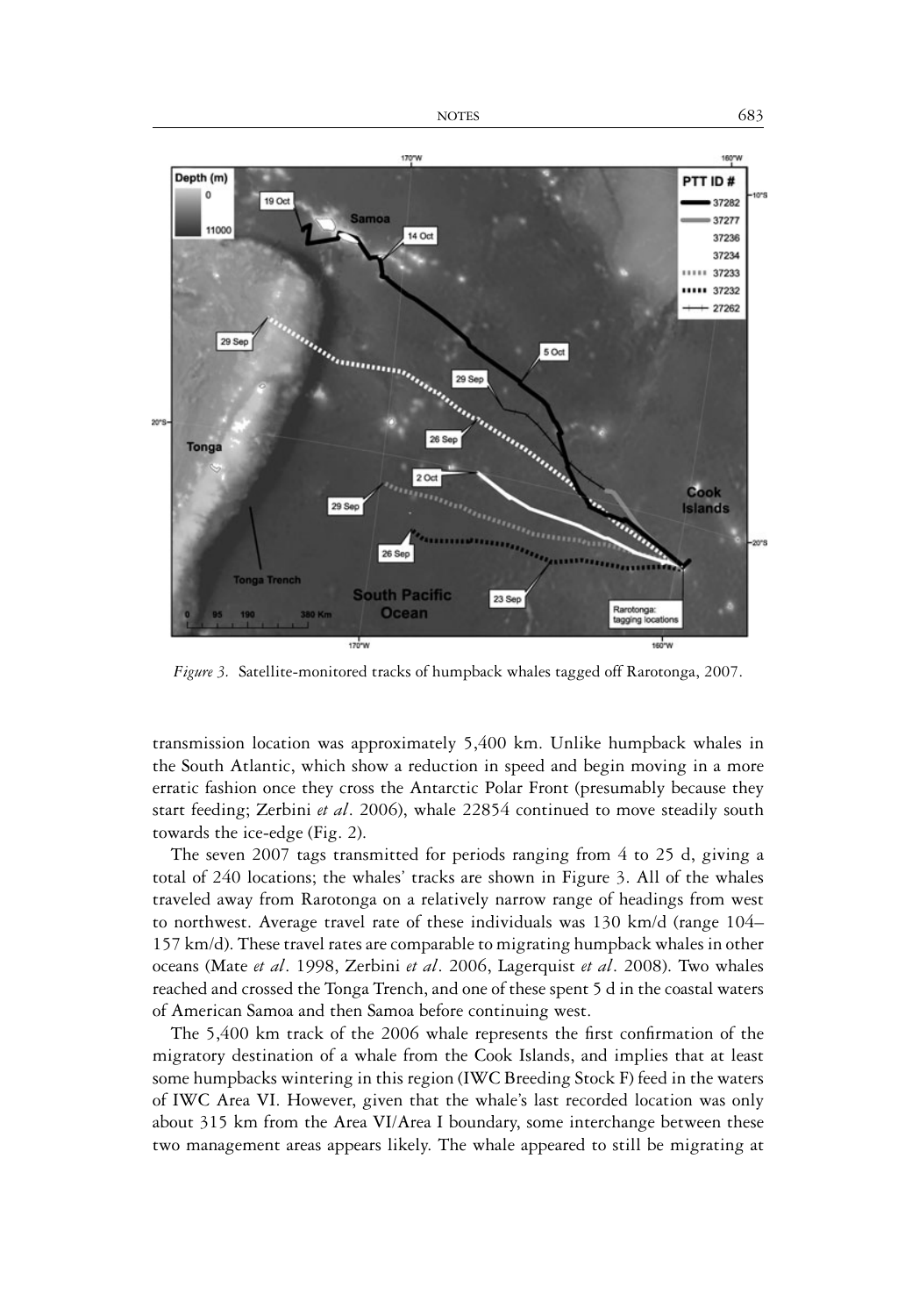the time the last transmission was received, suggesting that it had not yet reached its summer feeding ground. This is consistent with the distribution of humpback whales in high latitudes of the Antarctic Ocean near 120–130◦W. Sightings of humpback whales recorded during the IWC IDCR/SOWER cruises within this longitudinal sector of the Antarctic were concentrated south of 65°S (Branch, in press).

The 2007 tagging results reinforced the connection between the Cook Islands and Tonga, as well as with Samoa/American Samoa. To date, photo-identification comparisons have found 11 matches between the Cook Islands and Tonga, and one with American Samoa (Garrigue *et al*., in press). However, while these matches demonstrated interarea connections, the wide temporal spacing between resightings make them uninformative with regard to routes traveled. Accordingly, the most interesting aspect of the 2007 tracks was the consistency with which all the whales went west or northwest. Prior to this study, the only indication of the movements of whales from Rarotonga came from between-year photo-identification and genotype matches to areas that lie both west (Tonga, New Caledonia) and east (French Polynesia) of the Cook Islands (Garrigue *et al*., in press; Hauser *et al*., unpublished data). From this, one might have expected the whales to exhibit movements in several opposing directions, but this was not the case. The consistent movement toward Tonga and Samoa suggests that whales arrive in the Cook Islands from somewhere in the east and continue a westerly/northwesterly sweep through the region before (presumably) turning toward Antarctica when they are ready to migrate at the end of the winter. This westerly movement through island groups has also been observed in the West Indies (Mattila *et al*. 1989).

Unfortunately, none of the 2007 tags continued to transmit until the whales began their southerly migration, so we know neither where this migration begins nor the routes taken. The movements of the 2006 whale are not informative in this regard because of the 3-mo break in transmissions. If this whale, like the others, went northwest towards Tonga before beginning its journey back to the feeding grounds, then its migratory track would have been approximately southwest, which would represent something of a reversal in movement. Why Cook Islands whales proceed west before turning in a more southerly direction to migrate is not clear. They may be visiting preferred breeding habitats prior to migration, and/or are seeking some prominent oceanic features by which to navigate over the great distances to Antarctica as observed in other regions (*e.g.*, Mate *et al*. 1998).

## **ACKNOWLEDGMENTS**

This tagging project was financed primarily by Greenpeace International as part of a scientific collaboration to carry out non-lethal research on specific populations of South Pacific humpback whales; we are very grateful for this critical support of the work. This work was conducted under ethical guidelines and legal requirements specified in the research permit issued by the Government of the Cook Islands (Office of the Prime Minister, Avarua, Rarotonga, Cook Islands) to Cook Islands Whale Research. The manuscript was improved by comments from Dr. D. Boness, Dr. D. Nowacek, and three anonymous reviewers.